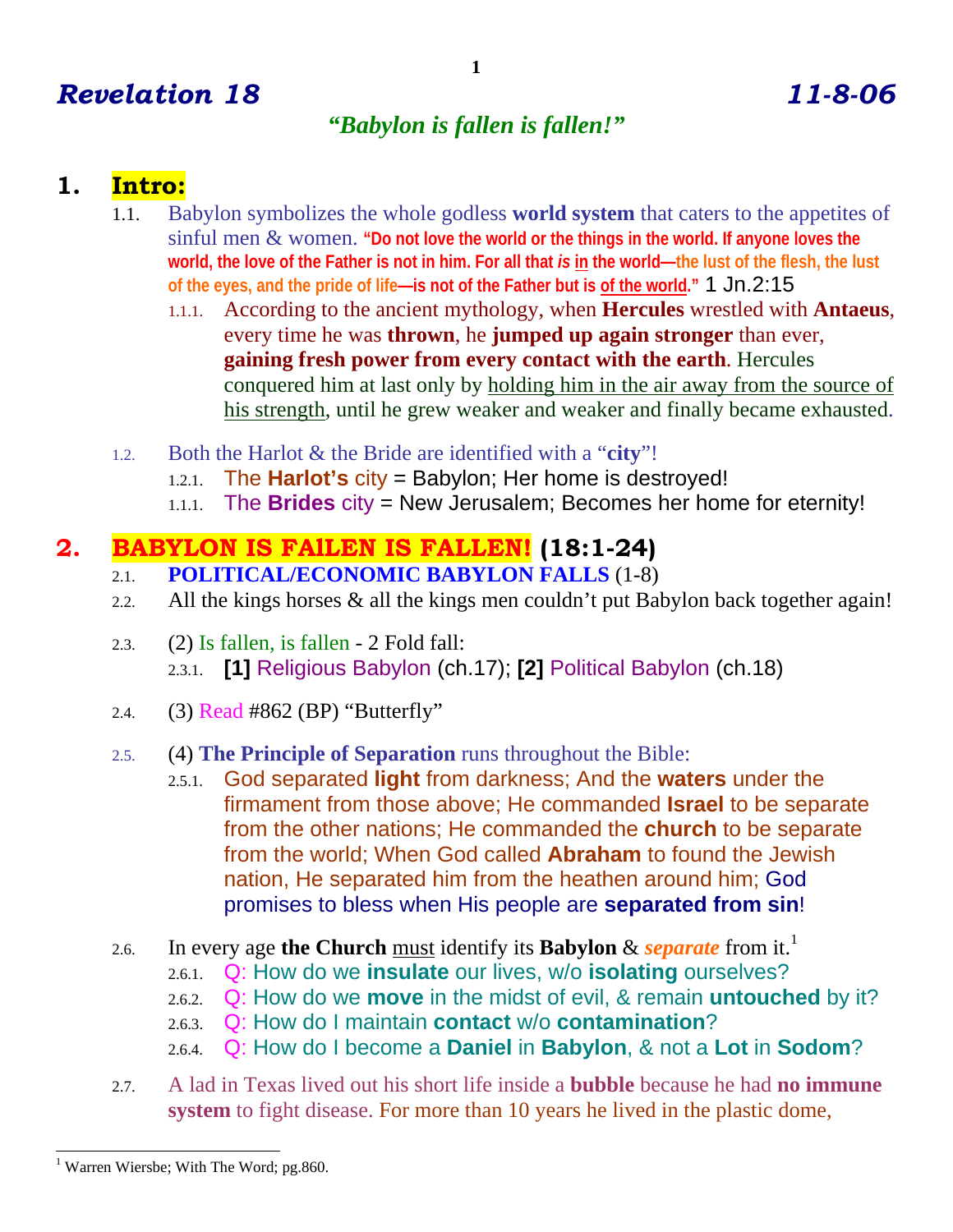**isolated** from the infectious agents that others live with which could prove fatal to him. He breathed filtered air, ate sterile food, and until his final days was touched only by hands wearing sterile rubber gloves. Some Christians believe **isolation** is the only way they can keep from "**being polluted by the world**" {Amish}

- 2.8. **Jesus** was "holy, harmless, undefiled, & **separate from sinners**" Heb.7:26; And yet He was, "**a friend of** tax collectors and **sinners**" Luke 7:34.
- 2.9. Like a **skillful physician** we must practice "*Contact w/o Contamination*"!
- 2.10. Read 2 Cor.6:14-7:1
- 2.11. WHAT THIS **ISN'T** SAYING!
	- 2.11.1. It is not forbidding **associations** or **friendships** w/unbelievers!
	- 2.11.2. Such separation does **not** mean having **no contact** at all with unbelievers, "for then you would need to **go out of** the world" I Cor5:10
	- 2.11.3. Jesus commanded: "Go **into** all the world, and preach the gospel to every creature" Mark 16:15
	- 2.11.4. Jesus also prayed to the Father "**not** that You should **take them out** of the world, but that You should **keep them from the evil**" Jn.17:15

### 2.12. WHAT THIS **IS** SAYING!

- 2.13. (14) Unequally yoked comes from Deuteronomy 22:10, "You shall not plow with an **ox** and a **donkey** together."
- 2.14. Is this speaking of marriage? It's speaking to "**any**" relationship that would fall under its command!
	- 2.14.1. Marriage; business partnership; dating; friendships; major doctrinal differences (I believe even a **strong** Christian dating a **weak** Christian)
		- 2.14.1.1.There will be differences in **lifestyles**, differences in **philosophies**, differences in **morals** & **values**.
	- 2.14.2. But often times a person yearns for "relationship" & will settle for what the world has to offer.
		- 2.14.2.1.It could be as damaging & as frightening down the road as…a **runaway child** looking for the **warmth of a relationship**, but wanders down a wrong alley, trying to find that warmth!
- 2.15. The **ox** was a **clean** animal to the Jews, but the **donkey** was **not**.
	- 2.15.1. They have **two opposite natures** and wouldn't work well together.
	- 2.15.2. There are certain things which are **fundamentally incompatible** & were never meant to be **brought together**.
	- 2.15.3. "It is impossible for the **purity** of the **Christian** & the **pollution** of the **pagan** to run in double harness."<sup>2</sup> (Barclay)

2.15.3.1.They'll be *out of step* w/each other.

2.15.3.2.Chances are the row they plow together is going to be crooked.

<sup>-</sup><sup>2</sup> William Barclay; pg. 221.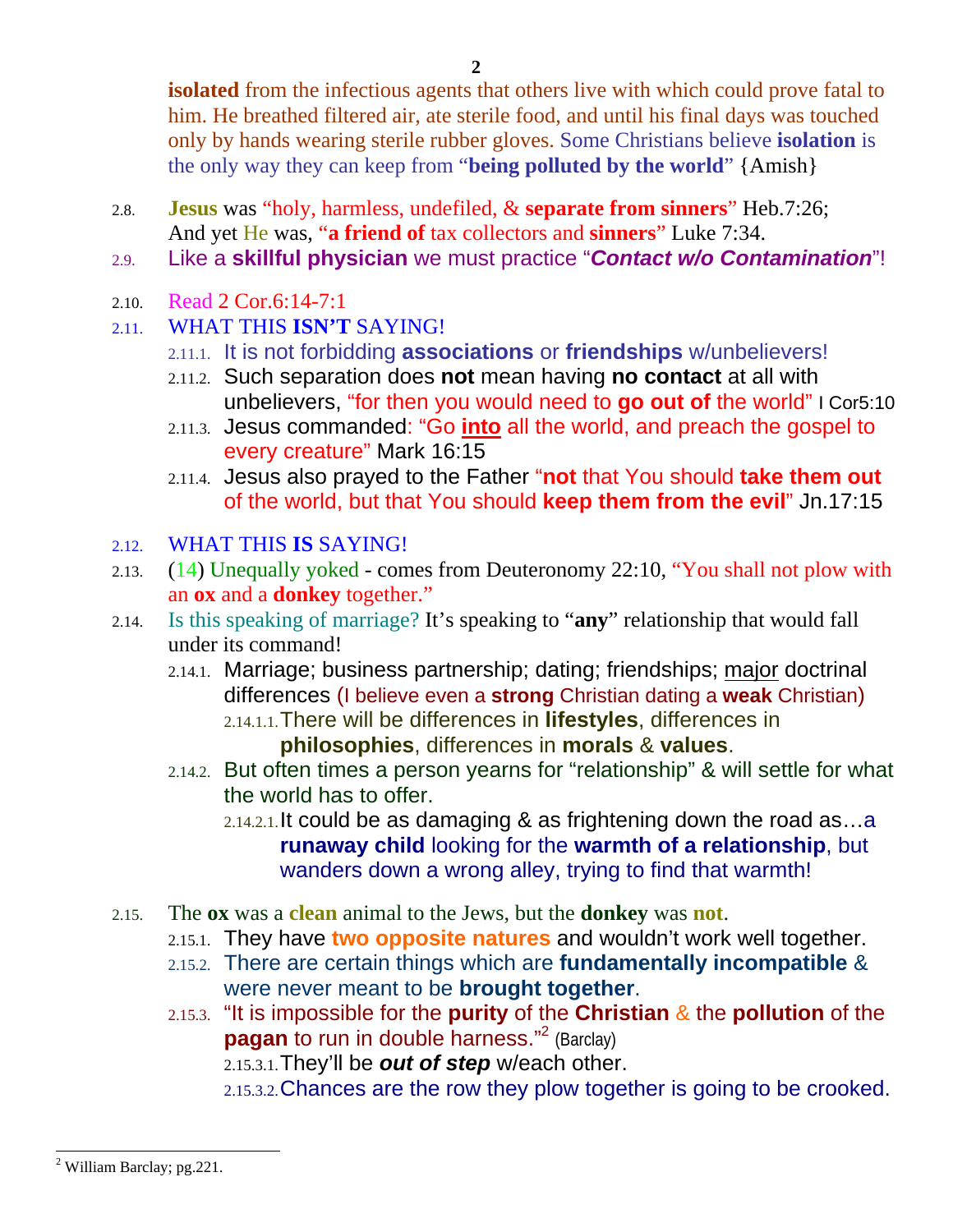- 2.16. Time magazine reported (1/22/95) that the earthquake in Kobe, Japan, occurred when **two plates on a fault line fifteen miles offshore suddenly shifted against each other**, violently lurching **6 to 10 feet in opposite directions**. The result was the worst Japanese earthquake since 1923. Thousands died. More than 46,000 buildings lay in ruins. One-fifth of the city's population was left instantly homeless. The destruction unleashed by those **two tectonic plates** depicts what happens when a Christian bonds **unequally** with a non-Christian. **Two people committed to each other but going in different directions, can only lead to trouble."<sup>3</sup>**
- 2.17. (14-16a) Note: *fellowship, communion, accord*(harmony), *part, agreement*.
	- 2.17.1. Each of these words speaks of having something *in common*.
	- 2.17.2. The word *accord* gives us our English word "*symphony*," and it speaks of *beautiful music that comes when the players are reading the same music, and following the same leader.*
- 2.18. (16b) We are not only, "not a good bond together", but we are **different** in that we are the Temple of the living God, meaning "*the very residence where God lives*". 2.18.1. Webster defines **temple** as "*a place devoted to a special purpose*".
- 2.19.  $(17)$  Come out! (means, "Go out" or "Get out"!)
	- 2.19.1. To **Abraham** "**Get out** of your country, From your family And from your father's house, To a land that I will show you." Gen.12:1 To **Lot** - "Get up, **get out** of this place; for the LORD will destroy this city!" Gen.19:14 To **Jacob** - "Now arise, **get out** of this land, and return to the land of your family." Gen.31:13
	- 2.19.2. "Come out" implies **a definite act** on our part.
	- 2.19.3. "Be separate" suggests **devotion to God** for a special purpose.
	- 2.19.4. "Do not touch what is unclean" a warning against **defilement**.
	- 2.19.5. "I will, receive you" Not cold Isolation! Whatever you separate yourself **from**, puts you right **into** the arms of God, **near** to his heart!
	- 2.19.6. "I will be a Father to you" A Father takes care of his children.
- 2.20. Be separate! There are things in the world w/which the Christian cannot  $\&$  dare not associate himself with.
	- 2.20.1. **Work Life** Often in business you're faced with taking jobs (or being asked to do a job) that consist of things against your conscience.
	- 2.20.2. Time & time again in the **early church** the choice came to a man between security of his job, & his loyalty to Jesus Christ.
	- 2.20.3. It is told that a man came to Tertullian. He told him his problem & then he said, "**But after all I must live**." "**Must you?"** said Tertullian.

<sup>-</sup><sup>3</sup> David Farnum, Rochester, New York. Leadership, Vol. 16, no. 3.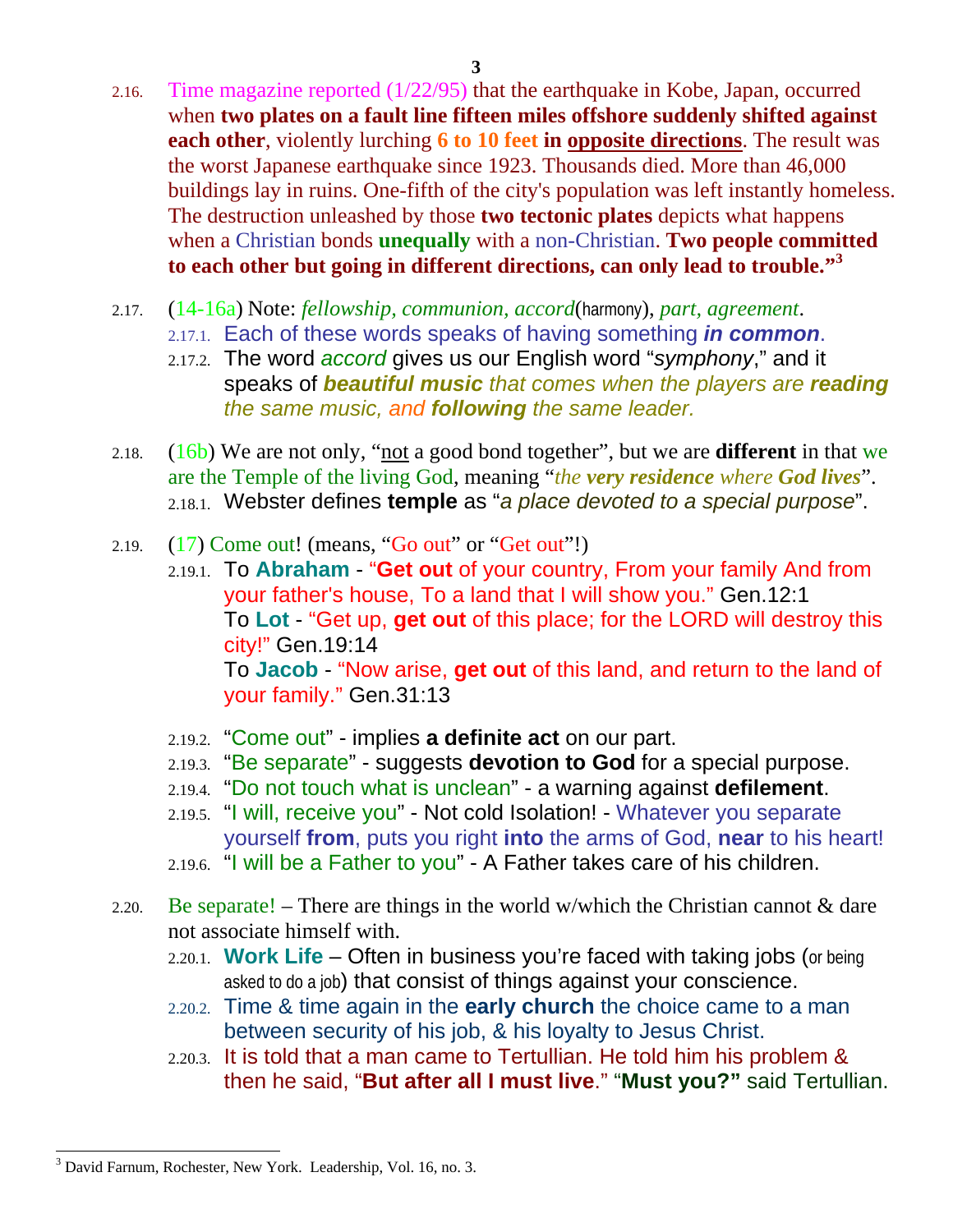- 2.20.4. Bottom Line: No man is keeper of another mans conscience. Every man must decide for himself if he can *take his daily work to Christ,* & if he can *take Christ with him to his daily work*!
- 2.21. Daniel came out from among the "*pray only when it's convenient crowd*!"
- 2.22. Shad, Mesh, & Abednego came out from among the "*it's OK to bow down to Neb.'s statue crowd*."
- 2.23. (7:1) Cleanse ourselves from **ALL** filthiness of the flesh & spirit! A certain man in a poor country wanted to sell his house for \$2,000. Another man wanted very badly to buy it, but because he was poor, he couldn't afford the full price. After much bargaining, the owner agreed to sell the house for half the original price **with just one stipulation**: he would retain ownership of **one small nail protruding from just over the door.** After several years, the original owner wanted the house back, but the new owner was unwilling to sell. So first the owner went out found **the carcass of a dead dog**, and **hung it from the nail he still owned**. Soon the house became **unlivable** and the family was forced to sell the house to the owner of the nail. "If we leave the Devil with **even one small peg in our life**, he will return to hang his rotting garbage on it, making it unfit for Christ's habitation."
- 1.3. (5) Reached "*heaped up*". Stacked up its sin one by one till it reached heaven. 2.23.1. Interesting, "the 1<sup>st</sup> Babel confederacy **build up** a Tower to heaven; The last Babylon **built up** Transgressions to heaven."
- 2.24. **KINGS, BUSINESS MEN, & SAILORS!** (9-20)
- 2.25. (13) Bodies & souls of men human livestock, men treated like livestock (rickshaw men in China).
	- 2.25.1. During John's day they say 1/3 of Rome's population was enslaved, (**approx. 60 million throughout the Empire**!)
	- 2.25.2. They were treated like used furniture; bought & sold; used & abused.
- 2.26. Q: What would it change in your relationship w/God if in **1 hour** your riches came to nothing?
	- 2.26.1. Would you pass the Job test ??? Job 1:11,12 "But now, stretch out Your hand and **touch all that he has**, and he will surely curse You to Your face!" And the LORD said to Satan, "Behold, all that he has is in your power; only do not lay a hand on his person."
	- 2.26.2. **Materialism** has nothing to do with **Amount**, it has everything to do with **Attitude**! - Q: How's your attitude?
- 2.27. **THE ANGELS "***SPIKE***"!**(like an end-zone spike!) (21-24)
- 2.28. Note "anymore" 6 x's (21-24)
	- 2.28.1. No more **Babylon**; no more **sound of music**; No more **industry**; no more **light**; No more **joyous weddings**.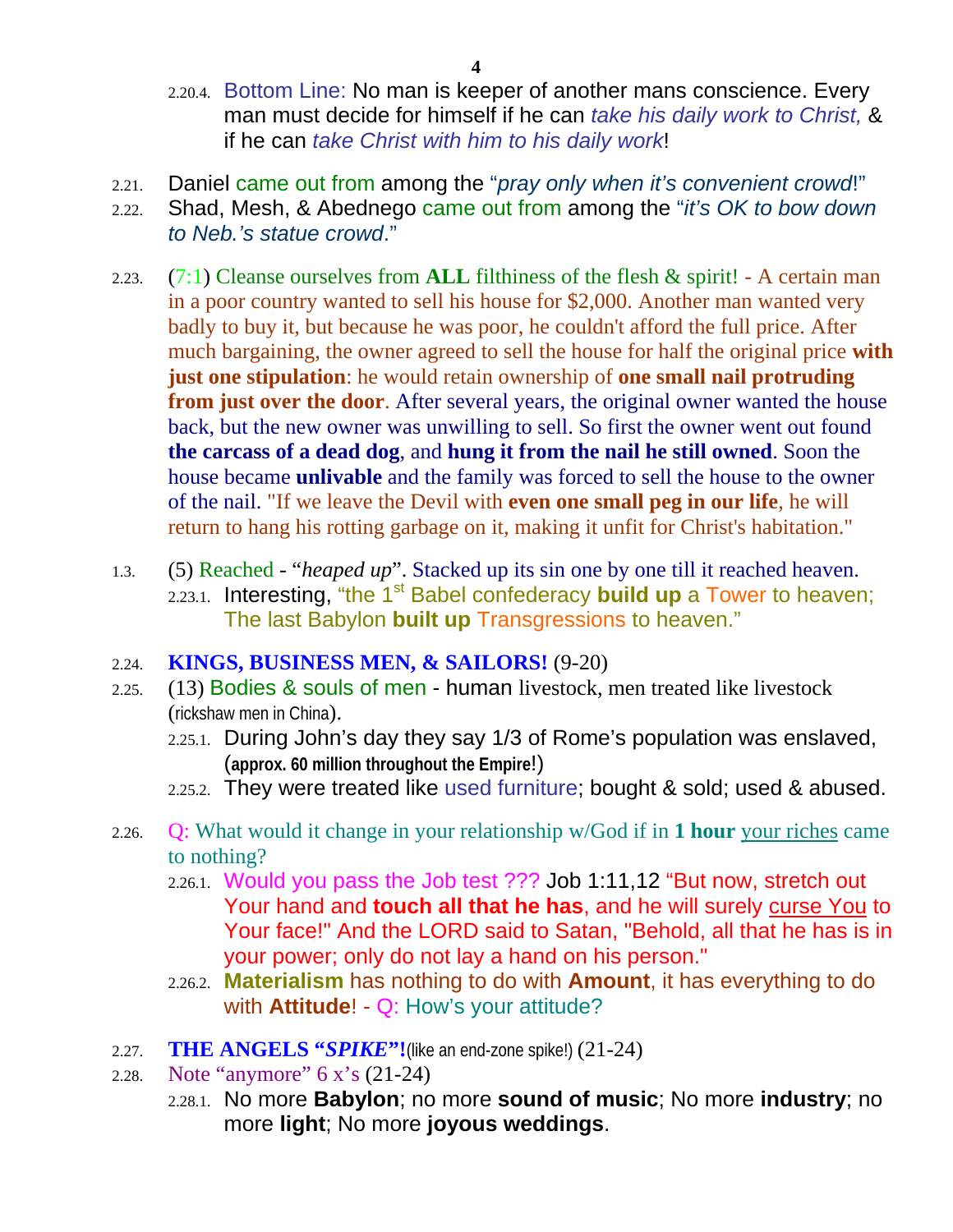- 2.29. Cause of death? (23,24)
	- 2.29.1. It has become a **den of demons** (2).
	- 2.29.2. It is filled with **immorality** (3a).
	- 2.29.3. It is **materialistic** to the core (3b).
	- 2.29.4. Its **sins** are as high as the heavens (5).
	- 2.29.5. It is totally **proud** and **arrogant** (7).
	- 2.29.6. It has **deceived** the nations and **killed** the saints (23c–24).
	- 2.29.7. It is **buying** and **selling human slaves** (13b).<sup>4</sup>
	- 2.29.8. This destruction is **payback** & **justice** for long years of abuse of God's people.
- 2.30. Lessons from the Life of Lot!
	- 2.30.1. Remember we are told to "*come out of her my people*" Did Lot? 2.30.2. See Gen.13 {overview; land lay out; separation; }
- 2.31. His choice that day…was it for: *himself, his family, Sodom, prosperity?* 2.31.1. [1] Himself  $-$  2 Pet.2:7-9 (What did this do to his soul every day?)
	- 2.31.2. [2] His family  $-$  Gen. 19:12, 14 (What was his influence on them?) 2.31.2.1.How often has a father/mother thought "what do **I want** of my son/daughter?" And then providing "*the best school*" for them. 2.31.2.2.And forgetting about their **soul**! – Is that where they'll best prosper spiritually? – Where will his/her **character** be kept right & pure? [Not building a case for Christian education only! – I'm asking the rt question] 2.31.2.3. Our 1<sup>st</sup> responsibility is to best secure their eternal interests.
		- 2.31.2.4.I once told Zach, "*you could be anything you want to be*"(GPA)
			- 2.31.2.4.1.My inner thoughts were of possible financial struggles of being a worship leader, doubts of God's provision for him. I was thinking Doctor/Lawyer salary(even suggested it) & wasn't thinking of his **calling** & **gifting**.
	- 2.31.3. [3] Sodom Gen.18:32 (Not even to the making of even **5 righteous** in the city!)
	- 2.31.4. [4] Prosperity Gen.19:15 (Nope, all up in smoke; only escaped w/ 2 daughters & wife{almost})
- 2.32. If you're going to pitch your tent *toward* Sodom, you might as well pitch *in* Sodom! (Because you'll end up there!)
	- 2.32.1. You're looking to move you decide on the best **neighborhood**, best **school**, best **employment opportunity** (*none of these are bad*) - But, where are you going to **worship**? Gen.13:18.
	- 2.32.2. How many friends have we heard of that move away & didn't think about their **spiritual health**.

 $\overline{a}$ 4 Willmington, H. L. (1999). *The Outline Bible* (Re 18:2). Wheaton, Ill.: Tyndale House Publishers.